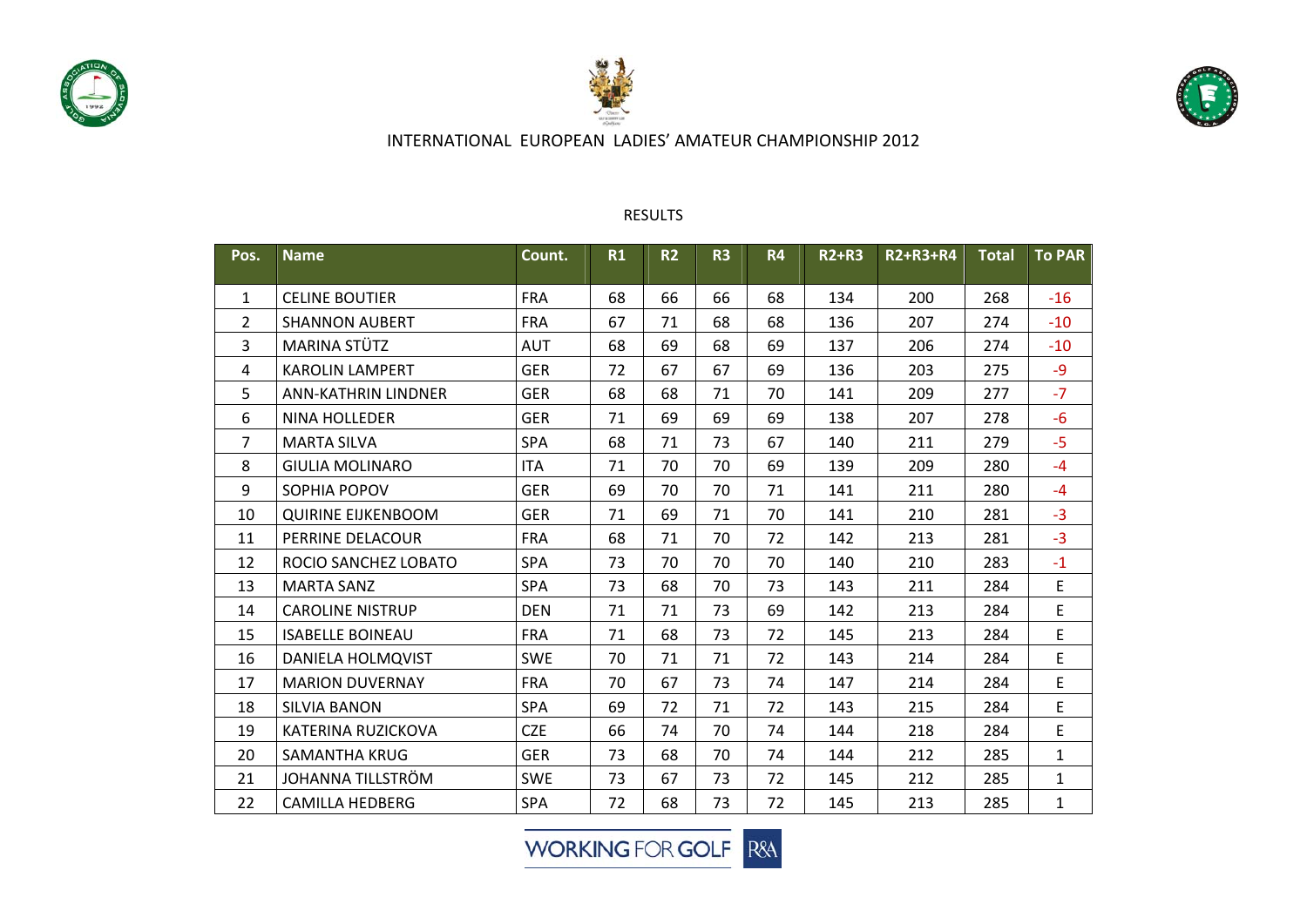





| Pos. | <b>Name</b>                  | Count.     | R1 | R <sub>2</sub> | R <sub>3</sub> | <b>R4</b> | <b>R2+R3</b> | R2+R3+R4 | <b>Total</b> | <b>To PAR</b>           |
|------|------------------------------|------------|----|----------------|----------------|-----------|--------------|----------|--------------|-------------------------|
| 23   | <b>NICOLE BROCH LARSEN</b>   | <b>DEN</b> | 69 | 74             | 72             | 70        | 142          | 216      | 285          | $\mathbf{1}$            |
| 24   | KATJA POGAČAR                | <b>SLO</b> | 68 | 70             | 73             | 74        | 147          | 217      | 285          | $\mathbf{1}$            |
| 25   | <b>SANNA NUUTINEN</b>        | <b>FIN</b> | 76 | 68             | 73             | 69        | 142          | 210      | 286          | $\overline{2}$          |
| 26   | <b>MANON GIDALI</b>          | <b>FRA</b> | 73 | 72             | 71             | 70        | 141          | 213      | 286          | $\overline{2}$          |
| 27   | KAROLINA VLCKOVA             | <b>CZE</b> | 72 | 68             | 74             | 72        | 146          | 214      | 286          | $\overline{2}$          |
| 28   | <b>NOORA TAMMINEN</b>        | <b>FIN</b> | 71 | 72             | 73             | 70        | 143          | 215      | 286          | $\overline{2}$          |
| 29   | PATRICIA SANZ                | SPA        | 70 | 72             | 71             | 73        | 144          | 216      | 286          | $\overline{2}$          |
| 30   | <b>CHLOE LEURQUIN</b>        | <b>BEL</b> | 76 | 68             | 72             | 71        | 143          | 211      | 287          | 3                       |
| 31   | <b>NOEMI JIMENEZ</b>         | <b>SPA</b> | 74 | 72             | 70             | 71        | 141          | 213      | 287          | 3                       |
| 32   | <b>FANNY CNOPS</b>           | <b>BEL</b> | 74 | 69             | 68             | 76        | 144          | 213      | 287          | $\overline{3}$          |
| 33   | LAURA GONZALES ESCALLON      | <b>BEL</b> | 72 | 72             | 73             | 70        | 143          | 215      | 287          | $\overline{3}$          |
| 34   | NANNA KOERSTZ MADSEN         | <b>DEN</b> | 69 | 76             | 70             | 72        | 142          | 218      | 287          | $\overline{\mathbf{3}}$ |
| 35   | <b>NASTJA BANOVEC</b>        | <b>SLO</b> | 68 | 73             | 72             | 74        | 146          | 219      | 287          | 3                       |
| 36   | <b>NURIA ITURRIOS</b>        | <b>SPA</b> | 76 | 70             | 70             | 72        | 142          | 212      | 288          | 4                       |
| 37   | <b>VICKI TROELTSCH</b>       | <b>GER</b> | 74 | 69             | 72             | 73        | 145          | 214      | 288          | $\overline{4}$          |
| 38   | <b>LESLIE CLOOTS</b>         | <b>BEL</b> | 73 | 74             | 71             | 70        | 141          | 215      | 288          | $\overline{4}$          |
| 39   | <b>ILEEN D. NIEUWENHUIS</b>  | <b>NED</b> | 71 | 71             | 74             | 72        | 146          | 217      | 288          | $\overline{4}$          |
| 40   | MARGAUX VANMOL               | <b>BEL</b> | 69 | 70             | 70             | 79        | 149          | 219      | 288          | $\overline{4}$          |
| 41   | <b>MANON DE ROEY</b>         | <b>BEL</b> | 68 | 69             | 74             | 77        | 151          | 220      | 288          | 4                       |
| 42   | <b>OLIVIA COWAN</b>          | <b>GER</b> | 72 | 69             | 78             | 70        | 148          | 217      | 289          | 5                       |
| 43   | <b>LAURE CASTELAIN</b>       | <b>FRA</b> | 70 | 76             | 71             | 72        | 143          | 219      | 289          | 5                       |
| 44   | MILENA SAVIC                 | <b>SRB</b> | 73 | 71             | 72             | 74        | 146          | 217      | 290          | 6                       |
| 45   | <b>EMILY PENTTILÄ</b>        | <b>FIN</b> | 70 | 73             | 73             | 74        | 147          | 220      | 290          | 6                       |
| 46   | <b>BIANCA MARIA FABRIZIO</b> | <b>ITA</b> | 70 | 72             | 77             | 71        | 148          | 220      | 290          | 6                       |
| 47   | <b>CLOTILDE CHAZOT</b>       | <b>FRA</b> | 70 | 70             | 74             | 76        | 150          | 220      | 290          | 6                       |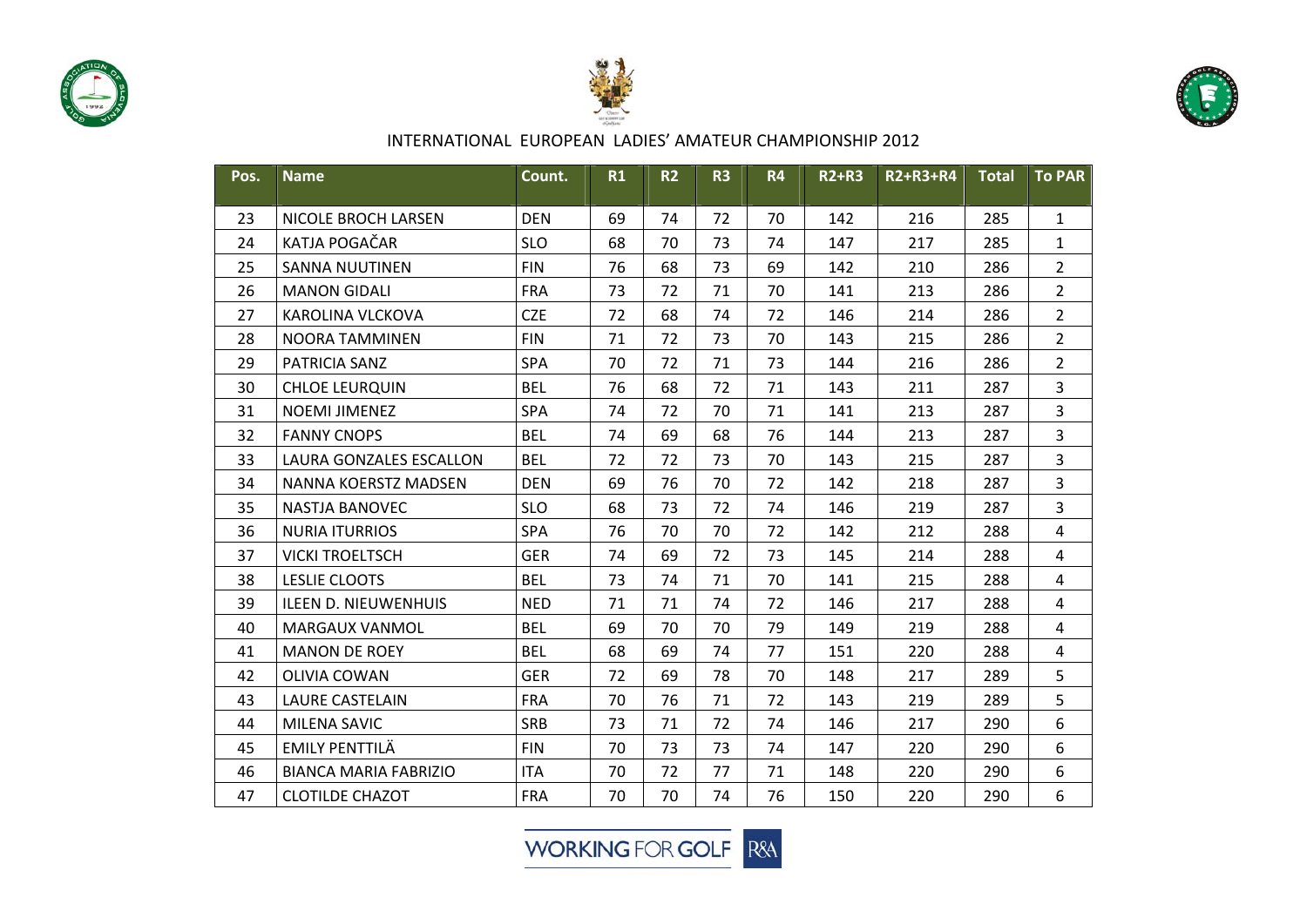





| Pos. | <b>Name</b>               | Count.     | R1 | R <sub>2</sub> | R <sub>3</sub> | <b>R4</b> | <b>R2+R3</b> | R2+R3+R4 | <b>Total</b> | <b>To PAR</b>  |
|------|---------------------------|------------|----|----------------|----------------|-----------|--------------|----------|--------------|----------------|
| 48   | ANNA-LENA KRÄMER          | <b>GER</b> | 73 | 72             | 70             | 76        | 146          | 218      | 291          | $\overline{7}$ |
| 49   | <b>LEIGH WHITTAKER</b>    | <b>GER</b> | 73 | 71             | 73             | 74        | 147          | 218      | 291          | $\overline{7}$ |
| 50   | <b>ROBERTA LITI</b>       | <b>ITA</b> | 71 | 73             | 73             | 74        | 147          | 220      | 291          | $\overline{7}$ |
| 51   | <b>SALLY WATSON</b>       | SCO        | 68 | 73             | 75             | 75        | 150          | 223      | 291          | $\overline{7}$ |
| 52   | <b>ISABELL GABSA</b>      | <b>GER</b> | 68 | 72             | 74             | 77        | 151          | 223      | 291          | $\overline{7}$ |
| 53   | <b>AGATHE SAUZON</b>      | <b>FRA</b> | 70 | 76             | 72             | 74        | 146          | 222      | 292          | 8              |
| 54   | <b>HAYLEY DAVIS</b>       | <b>ENG</b> | 70 | 74             | 74             | 74        | 148          | 222      | 292          | 8              |
| 55   | <b>KRISTA BAKKER</b>      | <b>FIN</b> | 69 | 67             | 80             | 76        | 156          | 223      | 292          | 8              |
| 56   | <b>RACHEL ROSSEL</b>      | <b>SUI</b> | 76 | 72             | 71             | 74        | 145          | 217      | 293          | 9              |
| 57   | <b>ANNA APPERT LUND</b>   | <b>SWE</b> | 75 | 71             | 73             | 74        | 147          | 218      | 293          | 9              |
| 58   | <b>LISA WARRILOW</b>      | <b>ENG</b> | 71 | 70             | 76             | 76        | 152          | 222      | 293          | 9              |
| 59   | <b>BECKY HARRIES</b>      | <b>WLS</b> | 73 | 72             | 72             | 77        | 149          | 221      | 294          | 10             |
| 60   | <b>CAMILLE CHEVALIER</b>  | <b>FRA</b> | 69 | 73             | 77             | 75        | 152          | 225      | 294          | 10             |
| 61   | NICOLA WOLF               | <b>AUT</b> | 73 | 73             | 72             | 78        | 150          | 223      | 296          | 12             |
| 62   | ANDREA VILARASAU AMOROS   | SPA        | 66 | 73             | 78             | 79        | 157          | 230      | 296          | 12             |
| 63   | <b>ISABEL GADEA</b>       | <b>GER</b> | 70 | 76             | 73             | 78        | 151          | 227      | 297          | 13             |
| 64   | <b>JOHANNA BJÖRK</b>      | <b>SWE</b> | 66 | 79             | 71             | 83        | 154          | 233      | 299          | 15             |
| 65   | <b>ISABELLA DEILERT</b>   | <b>SWE</b> | 76 | 72             | 71             | 81        | 152          | 224      | 300          | 16             |
|      |                           |            |    | <b>CUT</b>     |                |           |              |          |              |                |
| 66   | URŠA OREHEK               | <b>SLO</b> | 75 | 71             | 74             |           | 145          | 220      |              | $\overline{7}$ |
| 67   | <b>AMY BOULDEN</b>        | <b>WLS</b> | 74 | 71             | 75             |           | 146          | 220      |              | $\overline{7}$ |
| 68   | <b>LOUISE RIDDERSTROM</b> | <b>SWE</b> | 74 | 75             | 71             |           | 146          | 220      |              | $\overline{7}$ |
| 69   | MARIA ELENA VILLAMIL      | SPA        | 74 | 73             | 73             |           | 146          | 220      |              | $\overline{7}$ |
| 70   | <b>FANNY WOLTE</b>        | <b>AUT</b> | 73 | 75             | 72             |           | 147          | 220      |              | $\overline{7}$ |
| 71   | <b>MARIE LUNACKOVA</b>    | <b>CZE</b> | 73 | 74             | 73             |           | 147          | 220      |              | $\overline{7}$ |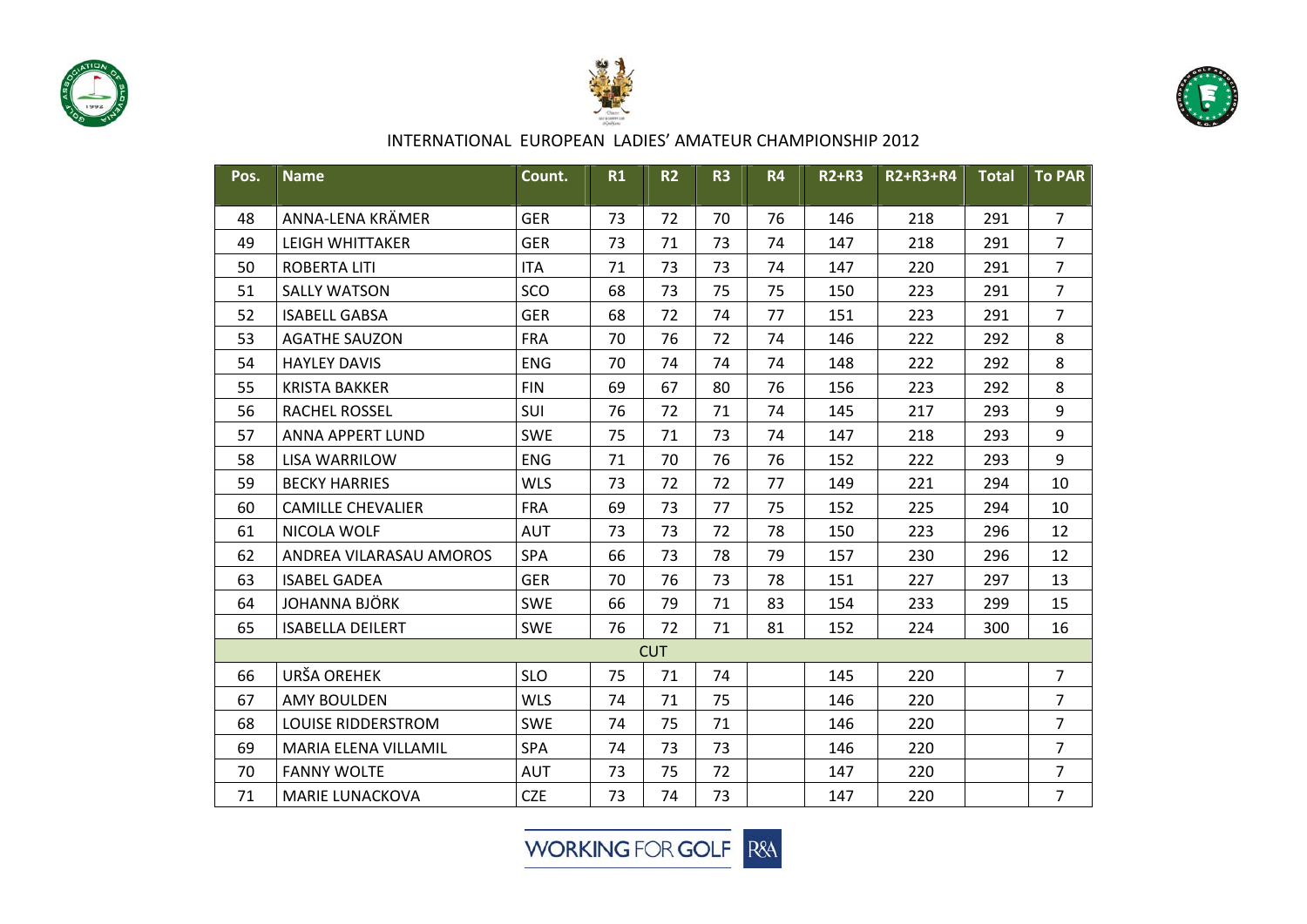





| Pos. | <b>Name</b>             | Count.     | R1 | <b>R2</b> | R <sub>3</sub> | <b>R4</b> | <b>R2+R3</b> | R2+R3+R4 | <b>Total</b> | <b>To PAR</b>  |
|------|-------------------------|------------|----|-----------|----------------|-----------|--------------|----------|--------------|----------------|
| 72   | ALESSANDRA BRAIDA       | <b>ITA</b> | 72 | 74        | 74             |           | 148          | 220      |              | $\overline{7}$ |
| 73   | <b>CHRISTINE WOLF</b>   | <b>AUT</b> | 72 | 75        | 73             |           | 148          | 220      |              | $\overline{7}$ |
| 74   | <b>CLARA BAENA</b>      | SPA        | 72 | 74        | 74             |           | 148          | 220      |              | $\overline{7}$ |
| 75   | <b>EMELIE FERLIN</b>    | <b>SWE</b> | 72 | 74        | 74             |           | 148          | 220      |              | $\overline{7}$ |
| 76   | <b>CYLIA DAMERAU</b>    | SUI        | 70 | 74        | 76             |           | 150          | 220      |              | $\overline{7}$ |
| 77   | <b>KRISTA PUISITE</b>   | LAT        | 69 | 74        | 77             |           | 151          | 220      |              | $\overline{7}$ |
| 78   | <b>LAETITIA BECK</b>    | <b>ISR</b> | 69 | 74        | 77             |           | 151          | 220      |              | $\overline{7}$ |
| 79   | <b>MATILDA CASTREN</b>  | <b>FIN</b> | 76 | 73        | 72             |           | 145          | 221      |              | 8              |
| 80   | <b>MARIKA VOSS</b>      | <b>FIN</b> | 75 | 76        | 70             |           | 146          | 221      |              | 8              |
| 81   | NINA MÜHL               | <b>AUT</b> | 75 | 73        | 73             |           | 146          | 221      |              | 8              |
| 82   | <b>KELSEY MACDONALD</b> | SCO        | 74 | 72        | 75             |           | 147          | 221      |              | 8              |
| 83   | <b>DENISE KALEK</b>     | <b>GER</b> | 73 | 78        | 70             |           | 148          | 221      |              | 8              |
| 84   | <b>LAURA MURRAY</b>     | SCO        | 71 | 76        | 74             |           | 150          | 221      |              | 8              |
| 85   | NINA PEGOVA             | <b>RUS</b> | 78 | 69        | 75             |           | 144          | 222      |              | 9              |
| 86   | <b>EMILIE ALONSO</b>    | <b>FRA</b> | 77 | 76        | 69             |           | 145          | 222      |              | 9              |
| 87   | <b>ANNA SVENSTRUP</b>   | <b>SWE</b> | 75 | 76        | 71             |           | 147          | 222      |              | 9              |
| 88   | CHIARA BRIZZOLARI       | <b>ITA</b> | 74 | 75        | 73             |           | 148          | 222      |              | 9              |
| 89   | <b>DAISY NIELSEN</b>    | <b>DEN</b> | 74 | 75        | 73             |           | 148          | 222      |              | $9\,$          |
| 90   | NICOLA RÖSSLER          | <b>GER</b> | 72 | 74        | 76             |           | 150          | 222      |              | 9              |
| 91   | <b>ARIANE PROVOT</b>    | <b>FRA</b> | 71 | 74        | 77             |           | 151          | 222      |              | 9              |
| 92   | ANGELINA MONAKHOVA      | <b>RUS</b> | 68 | 75        | 79             |           | 154          | 222      |              | 9              |
| 93   | <b>TESSA DE BRUIJN</b>  | <b>NED</b> | 77 | 76        | 70             |           | 146          | 223      |              | 10             |
| 94   | ALEXANDRA BONETTI       | <b>FRA</b> | 75 | 77        | 71             |           | 148          | 223      |              | 10             |
| 95   | <b>LAURA LONARDI</b>    | <b>ITA</b> | 75 | 76        | 72             |           | 148          | 223      |              | 10             |
| 96   | ANYSSIA HERBAUT         | <b>FRA</b> | 74 | 73        | 76             |           | 149          | 223      |              | 10             |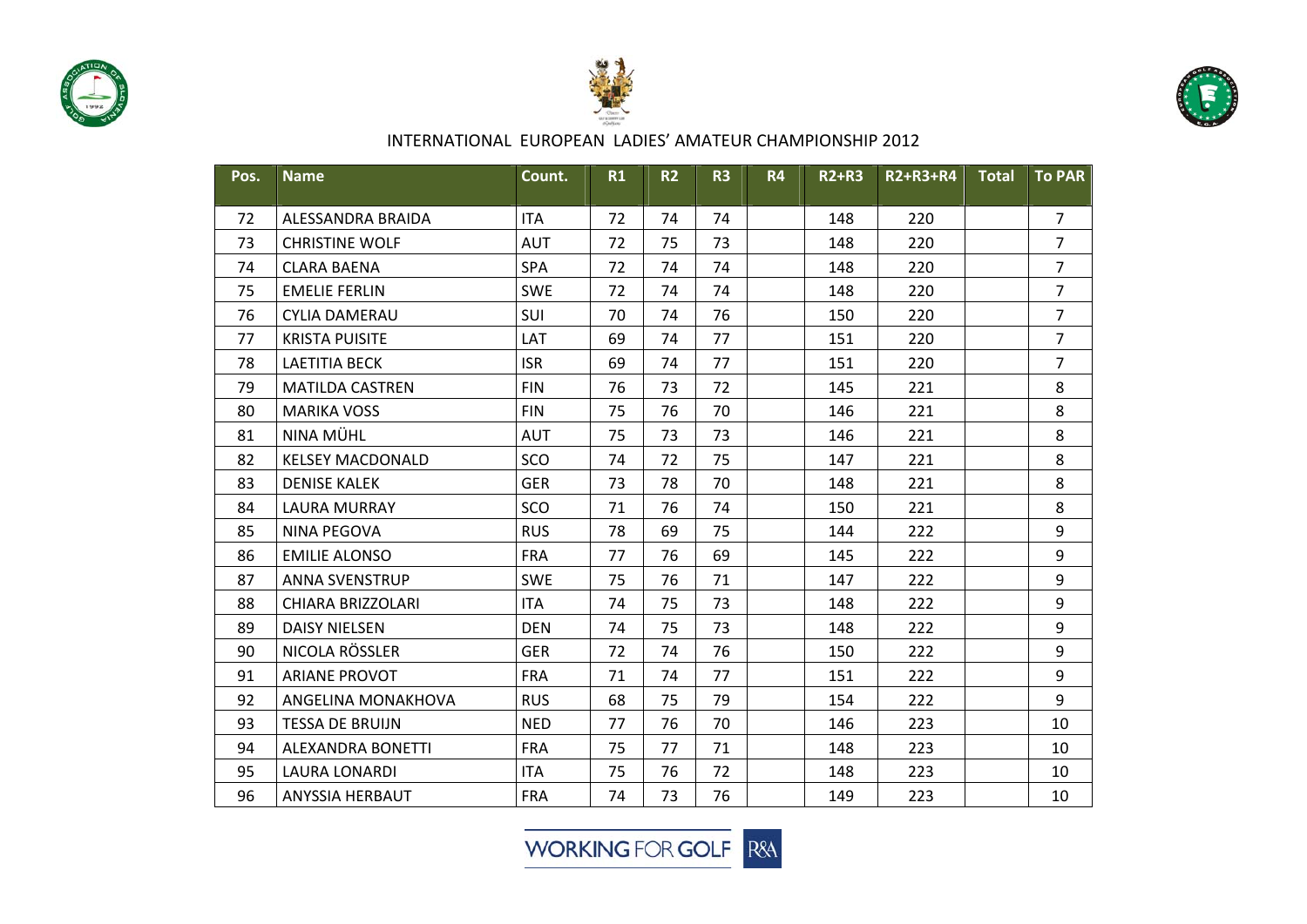





| Pos. | <b>Name</b>                  | Count.     | R1 | <b>R2</b> | R <sub>3</sub> | <b>R4</b> | <b>R2+R3</b> | R2+R3+R4 | <b>Total</b> | <b>To PAR</b> |
|------|------------------------------|------------|----|-----------|----------------|-----------|--------------|----------|--------------|---------------|
| 97   | <b>HA RANG LEE</b>           | SPA        | 74 | 76        | 73             |           | 149          | 223      |              | 10            |
| 98   | <b>JEANE METIVIER</b>        | <b>FRA</b> | 74 | 73        | 76             |           | 149          | 223      |              | 10            |
| 99   | <b>SARAH SCHOBER</b>         | <b>AUT</b> | 74 | 77        | 72             |           | 149          | 223      |              | 10            |
| 100  | <b>HADAS LIBMAN</b>          | <b>ISR</b> | 77 | 73        | 74             |           | 147          | 224      |              | 11            |
| 101  | <b>KARLIJN ZAANEN</b>        | <b>NED</b> | 71 | 78        | 75             |           | 153          | 224      |              | 11            |
| 102  | NATALIA HECKOVA              | <b>SVK</b> | 77 | 75        | 73             |           | 148          | 225      |              | 12            |
| 103  | <b>NATALIE KARCHER</b>       | SUI        | 77 | 78        | 70             |           | 148          | 225      |              | 12            |
| 104  | <b>ELISABETTA BERTINI</b>    | <b>ITA</b> | 76 | 75        | 74             |           | 149          | 225      |              | 12            |
| 105  | <b>JESSICA CARTY</b>         | <b>IRE</b> | 76 | 72        | 77             |           | 149          | 225      |              | 12            |
| 106  | <b>MARLENE KREJCY</b>        | <b>AUT</b> | 76 | 77        | 72             |           | 149          | 225      |              | 12            |
| 107  | <b>ANTONIA SCHERER</b>       | <b>GER</b> | 75 | 69        | 81             |           | 150          | 225      |              | 12            |
| 108  | STEFANIA AVANZO              | <b>ITA</b> | 75 | 74        | 76             |           | 150          | 225      |              | 12            |
| 109  | <b>CHARLOTTE DE CORTE</b>    | <b>BEL</b> | 77 | 76        | 73             |           | 149          | 226      |              | 13            |
| 110  | <b>TULLIA CALZAVARA</b>      | <b>ITA</b> | 77 | 76        | 73             |           | 149          | 226      |              | 13            |
| 111  | <b>ANJA PURGAUER</b>         | <b>AUT</b> | 75 | 72        | 79             |           | 151          | 226      |              | 13            |
| 112  | <b>ANJA KIRN</b>             | <b>SLO</b> | 77 | 72        | 78             |           | 150          | 227      |              | 14            |
| 113  | <b>KELLY TIDY</b>            | <b>ENG</b> | 78 | 79        | 71             |           | 150          | 228      |              | 15            |
| 114  | <b>CHLOE RYAN</b>            | <b>IRE</b> | 74 | 80        | 74             |           | 154          | 228      |              | 15            |
| 115  | <b>ANNE HAKULA</b>           | <b>FIN</b> | 77 | 78        | 74             |           | 152          | 229      |              | 16            |
| 116  | <b>CLOTHILDE WEYRICH</b>     | <b>FRA</b> | 77 | 76        | 76             |           | 152          | 229      |              | 16            |
| 117  | <b>KRISTINA ROTHENGATTER</b> | <b>GER</b> | 76 | 77        | 76             |           | 153          | 229      |              | 16            |
| 118  | ANAGIULIA MARTINIS           | <b>ITA</b> | 71 | 77        | 81             |           | 158          | 229      |              | 16            |
| 119  | <b>LARA KATZY</b>            | <b>GER</b> | 80 | 80        | 70             |           | 150          | 230      |              | 17            |
| 120  | TAJDA ŠARKANJ                | <b>SLO</b> | 80 | 78        | 72             |           | 150          | 230      |              | 17            |
| 121  | <b>JOSEPHINE JANSON</b>      | <b>SWE</b> | 75 | 72        | 83             |           | 155          | 230      |              | 17            |